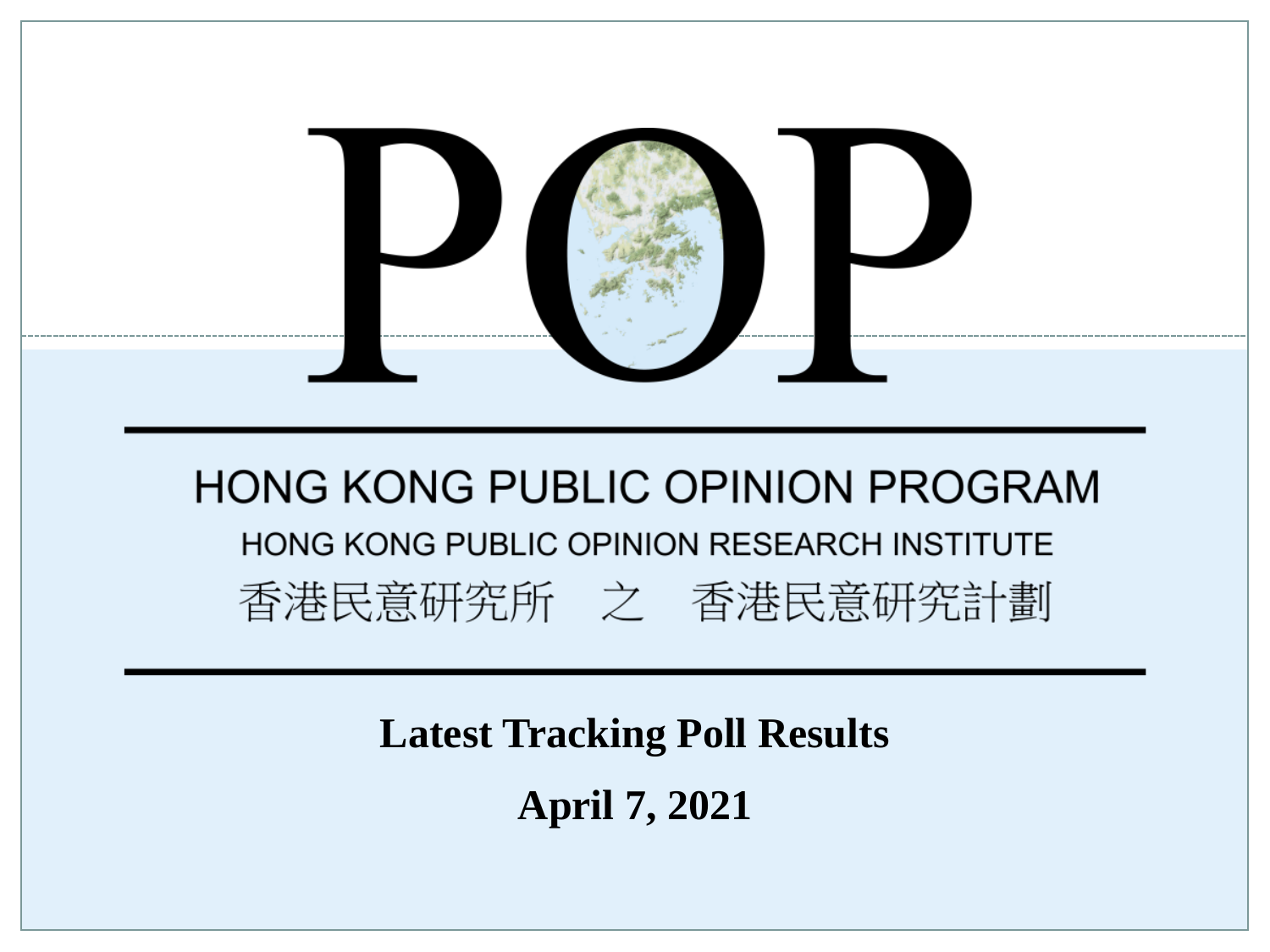# **Contact Information**

2

- Date of survey: 22-25/3/2021
- Survey method: Random telephone survey conducted by real interviewers
- Target population: Cantonese-speaking Hong Kong residents aged 18+
- Sample size: 1,010 (including 507 landline and 503 mobile samples)
- Effective response rate: 56.8%
- Sampling error: Sampling error of percentages not more than +/-4%, that of net values not more than  $+/-8\%$  and that of ratings not more than  $+/-0.16$  at 95% conf. level
- Weighting method: Rim-weighted according to figures provided by the Census and Statistics Department. The gender-age distribution of the Hong Kong population came from "Mid-year population for 2019", while the educational attainment (highest level attended) distribution and economic activity status distribution came from "Women and Men in Hong Kong - Key Statistics (2019 Edition)".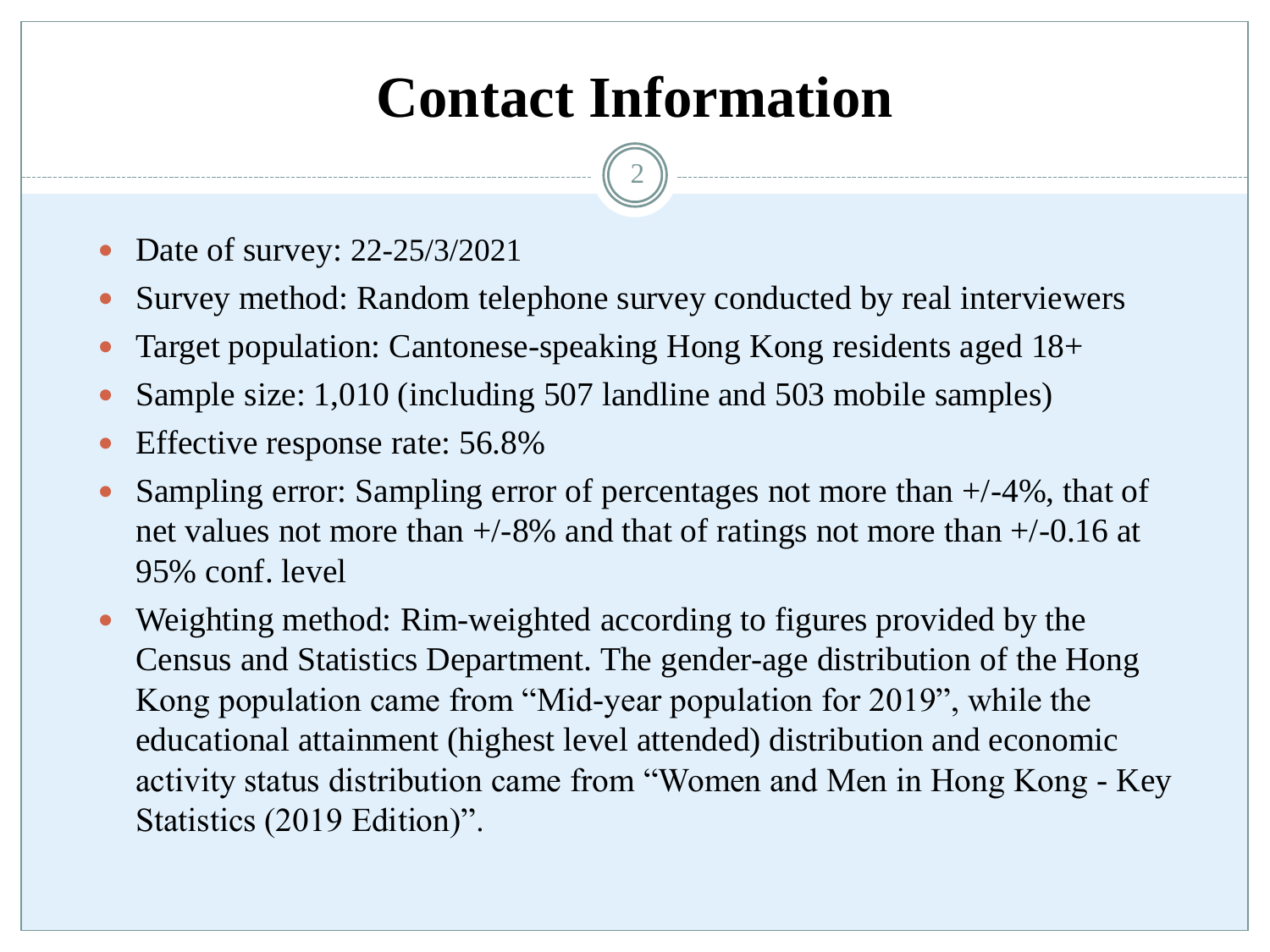# **Survey Topic**

3

• People's appraisal of the performance of news media

- People's main source of news
- People's most trustworthy source of news
- Satisfaction rates of the performance of news media
- News media and Freedom of speech
	- Satisfaction rate of freedom of the press and credibility rating
	- Responsibility in reporting
	- Scruples when criticizing the Central Government
	- Scruples when criticizing the HKSAR Government
	- Self-censorship of news media
	- Full play to the freedom of speech
	- Misused / Abused the freedom of press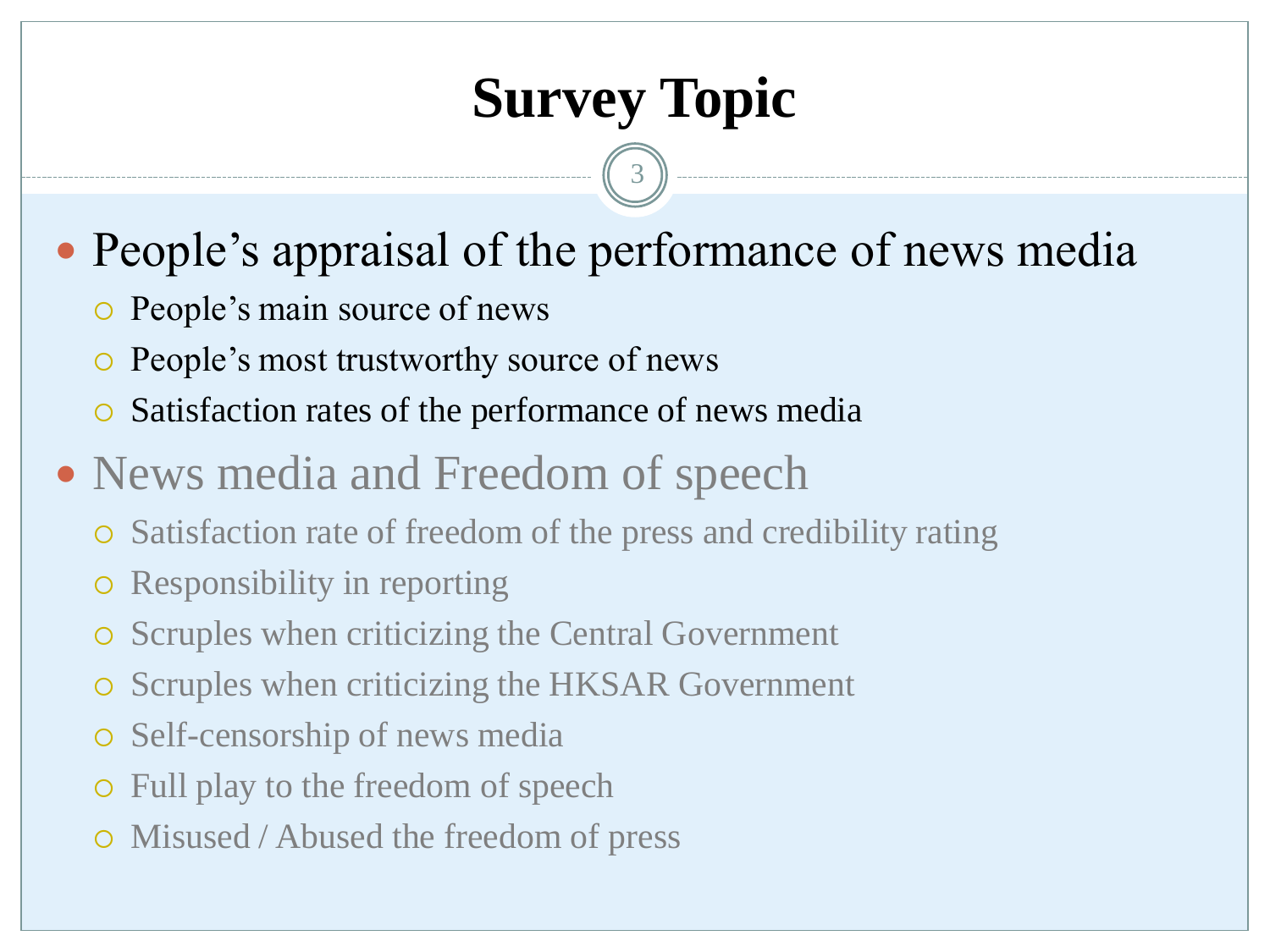### **Survey result - Performance of news media**

4

### **People's main sources of news**

|                   | 25/9-8/10/2020 | 22-25/3/2021 | <b>Change</b>             | <b>Record</b>                       |
|-------------------|----------------|--------------|---------------------------|-------------------------------------|
| Internet          | 70%            | 70%          | --                        | $ -$                                |
| Television        | 66%            | 64%          | $\blacktriangledown 2\%$  | All-time record low since Dec. 1993 |
| <b>Newspapers</b> | 37%            | 37%          | $\blacktriangledown$ < 1% | All-time record low since Dec. 1993 |
| Radio             | 27%            | 29%          | $\triangle 2\%$           | Record high since Mar. 2020         |
| Friends           | 18%            | 22%          | $\triangle 3\%$           | Record high since Mar. 2020         |
| Family members    | 11\%           | 17%          | $\triangle 5\%$ *         | Record high since Mar. 2020         |
| Magazines         | 9%             | $7\%$        | $\blacktriangledown$ 1%   | Record low since Apr. 2017          |

 Our latest news media survey results show that 70% and 64% of the respondents claimed their main sources of news were internet and television respectively. The latter registers an all-time low since record began in 1993. Besides, 37% and 29% respectively said their main sources of news were newspapers and radio. The former also registers an all-time low since record began in 1993.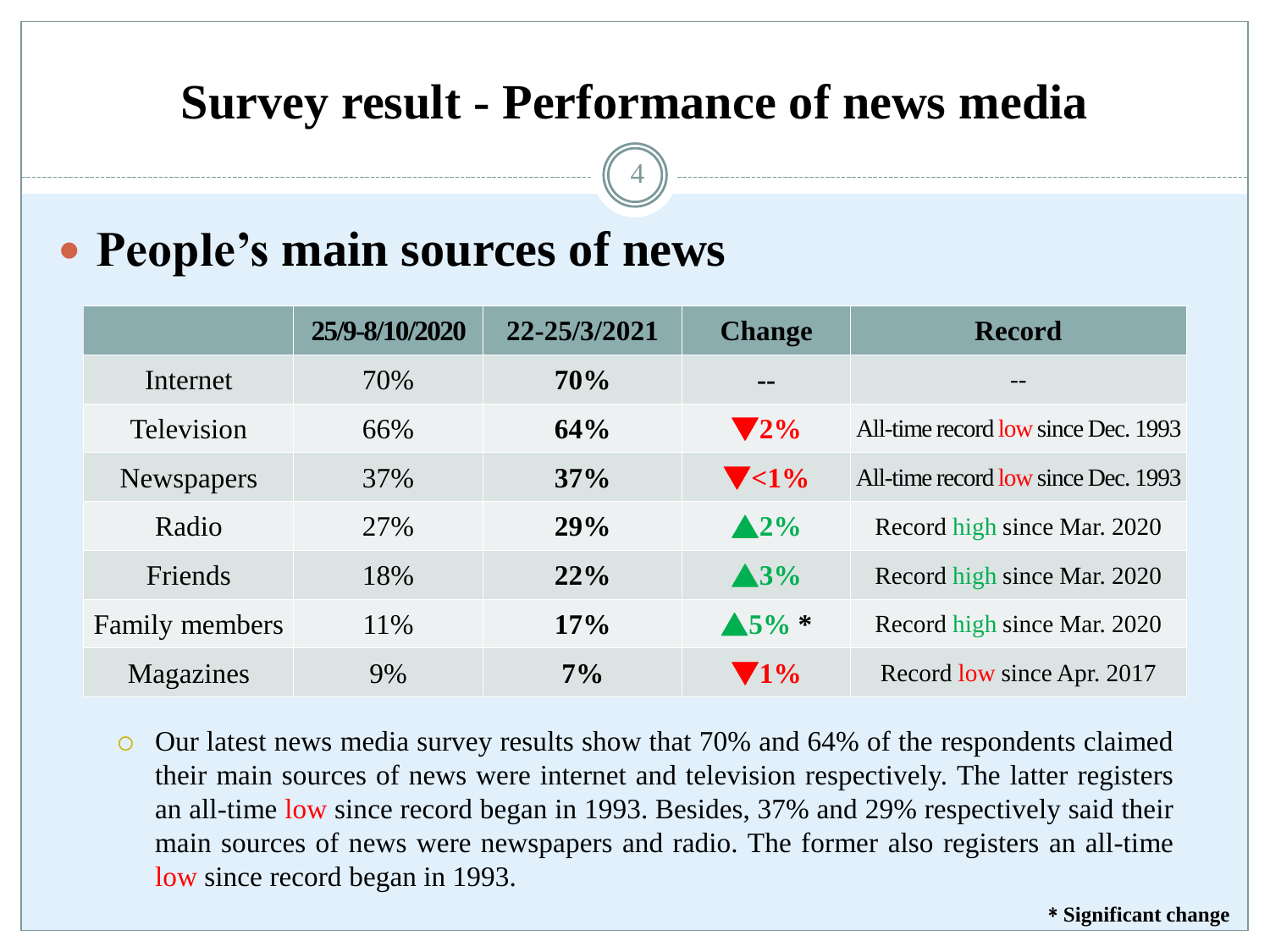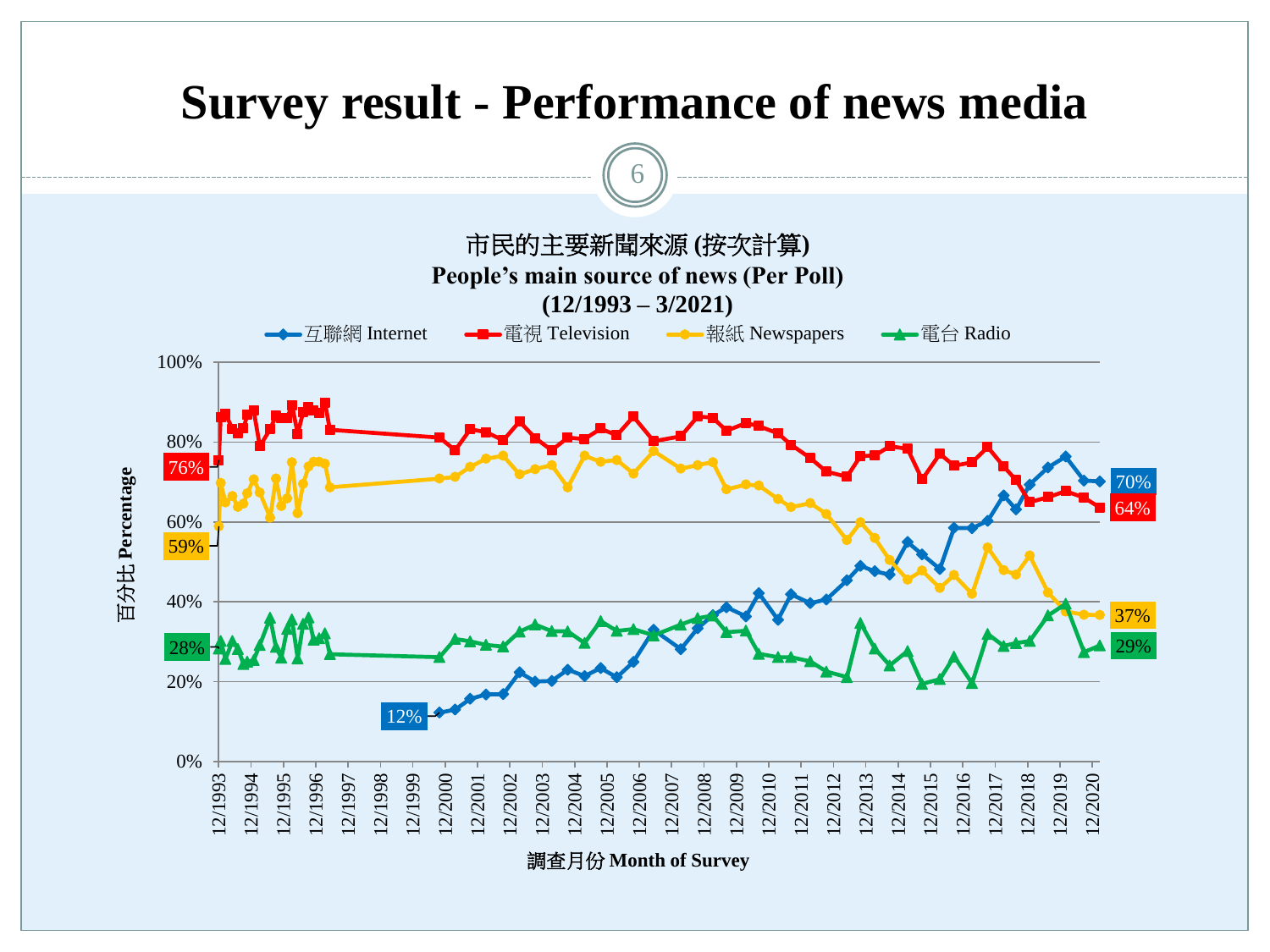### **Survey result - Performance of news media**

7

#### **People's most trustworthy source of news**

|                   | 25/9-8/10/2020 | 22-25/3/2021 | <b>Change</b>           | <b>Record</b>               |
|-------------------|----------------|--------------|-------------------------|-----------------------------|
| Internet          | 28%            | 30%          | $\triangle 2\%$         | Record high since Aug. 2019 |
| Television        | 29%            | 26%          | $\blacktriangledown$ 3% | Record low since Aug. 2019  |
| <b>Newspapers</b> | 12%            | 14%          | $\triangle 2\%$         | Record high since Aug. 2018 |
| Radio             | 9%             | $12\%$       | $4\frac{9}{6}$ *        | Record high since Mar. 2020 |
| Family members    | 4%             | 5%           | $\triangle 2\%$         | Record high since Apr. 2018 |
| Friends           | 3%             | $1\%$        | $\blacktriangledown$ 1% | Record low since Aug. 2018  |
| Magazines         | ${<}1\%$       | $< 1\%$      | --                      | --                          |

 As for trustworthiness, 30% and 26% of the respondents respectively found internet and television to be the most trustworthy source of news. All figures above have not changed much compared to last October.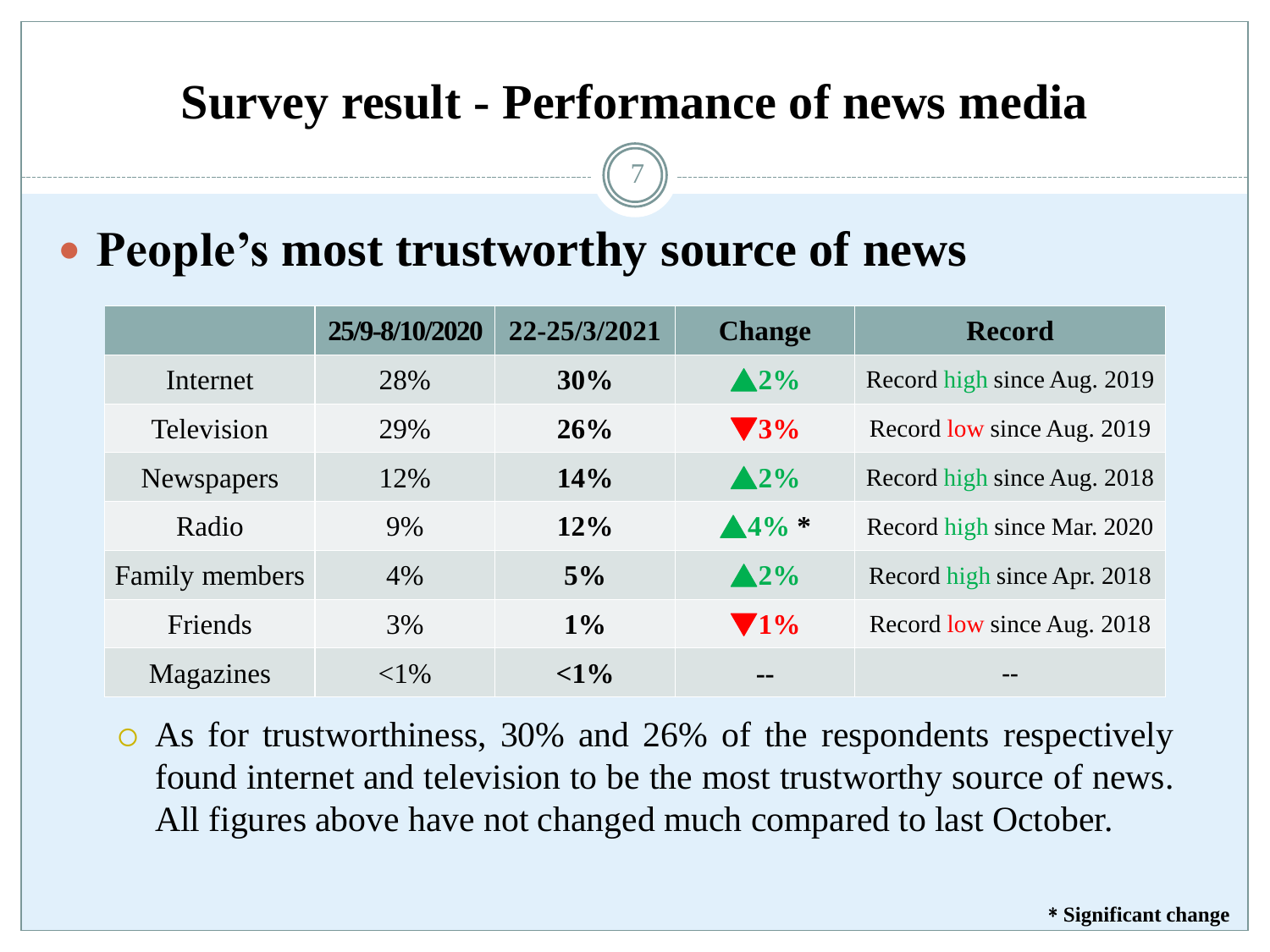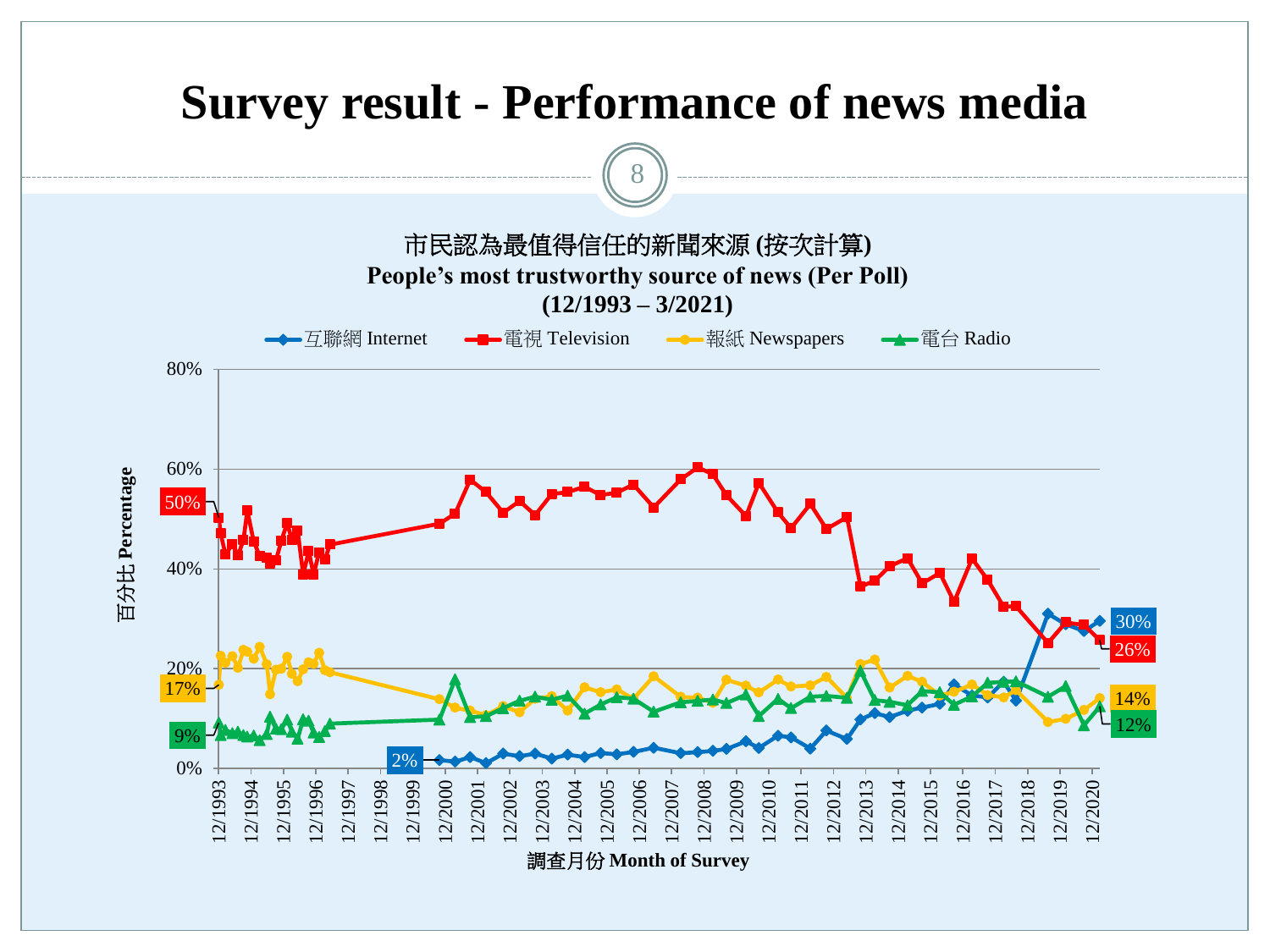### **Survey result - Performance of news media**

9

#### **Net satisfaction rates of the performance of news media**

|                   | 2-3/3/2020 | 22-25/3/2021 | <b>Change</b>               | <b>Record</b>                        |
|-------------------|------------|--------------|-----------------------------|--------------------------------------|
| Internet          | 33%        | 22%          | $\blacktriangledown 11\%$ * | Record low since Oct. 2017           |
| Radio             | 35%        | 14%          | $\mathbf{V}21\%$ *          | All-time record low since Dec. 1993  |
| <b>Television</b> | 5%         | $7\%$        | $\blacktriangle 3\%$        | Record high since Aug. 2019          |
| Newspapers        | ${<}1\%$   | $1\%$        | $=$ $-$                     |                                      |
| Magazines         | $-26\%$    | $-20\%$      | $\triangle 6\%$             | Record high since Aug. 2019          |
| <b>Overall</b>    | 27%        | 8%           | $18\% *$                    | All-time record low since Sept. 1993 |

- Net satisfactions toward both internet and radio have significantly dropped compared to one year ago. The latter's drop is even as large as 21 percentage points and registers an all-time low again since record began in 1993.
- Overall speaking, people's satisfaction with the performance of news media in general continues to plunge. The latest satisfaction rate is 35%, net satisfaction at positive 8 percentage points, both figures have dropped beyond sampling errors, and register all-time lows since record began in 1993.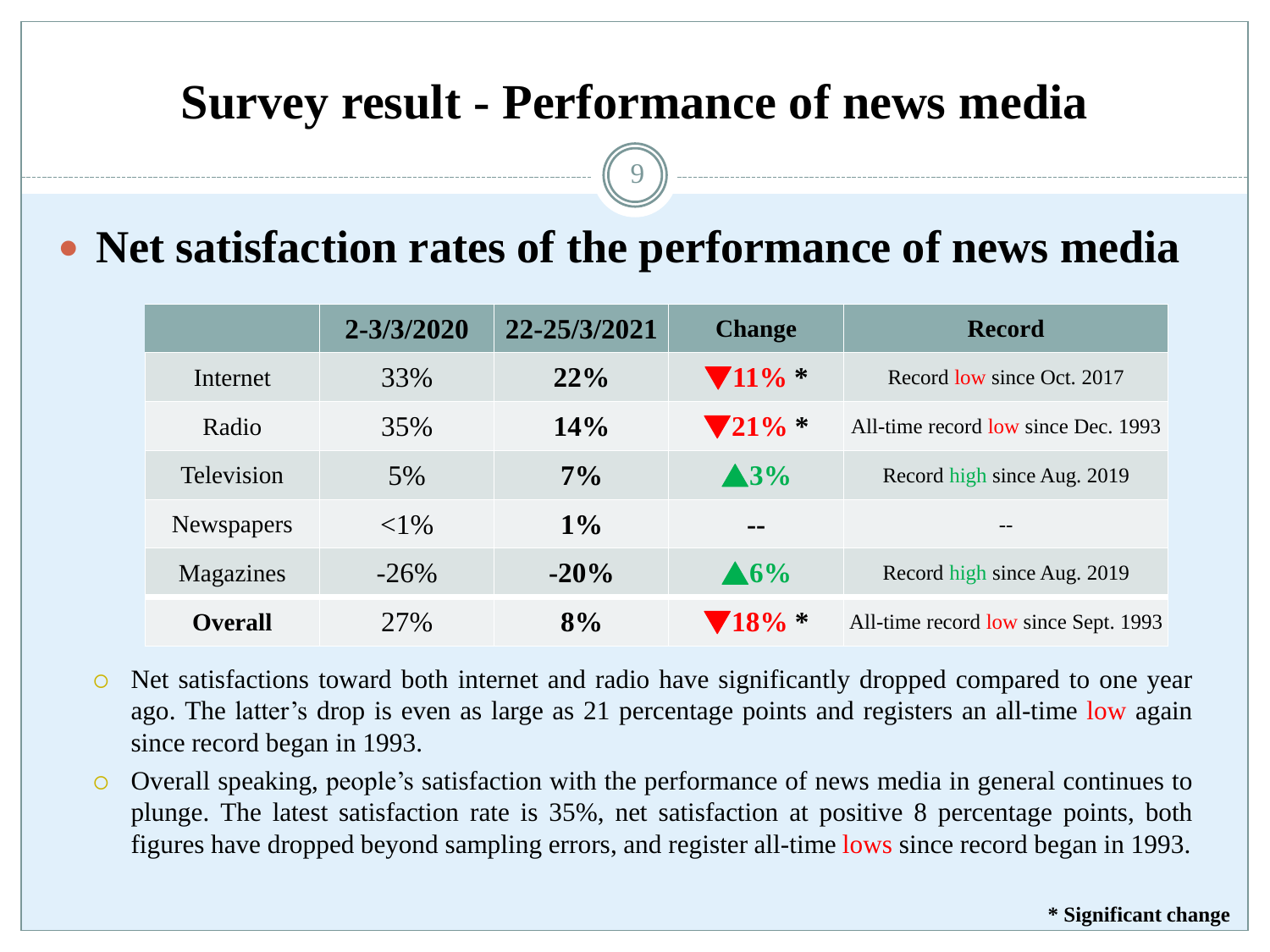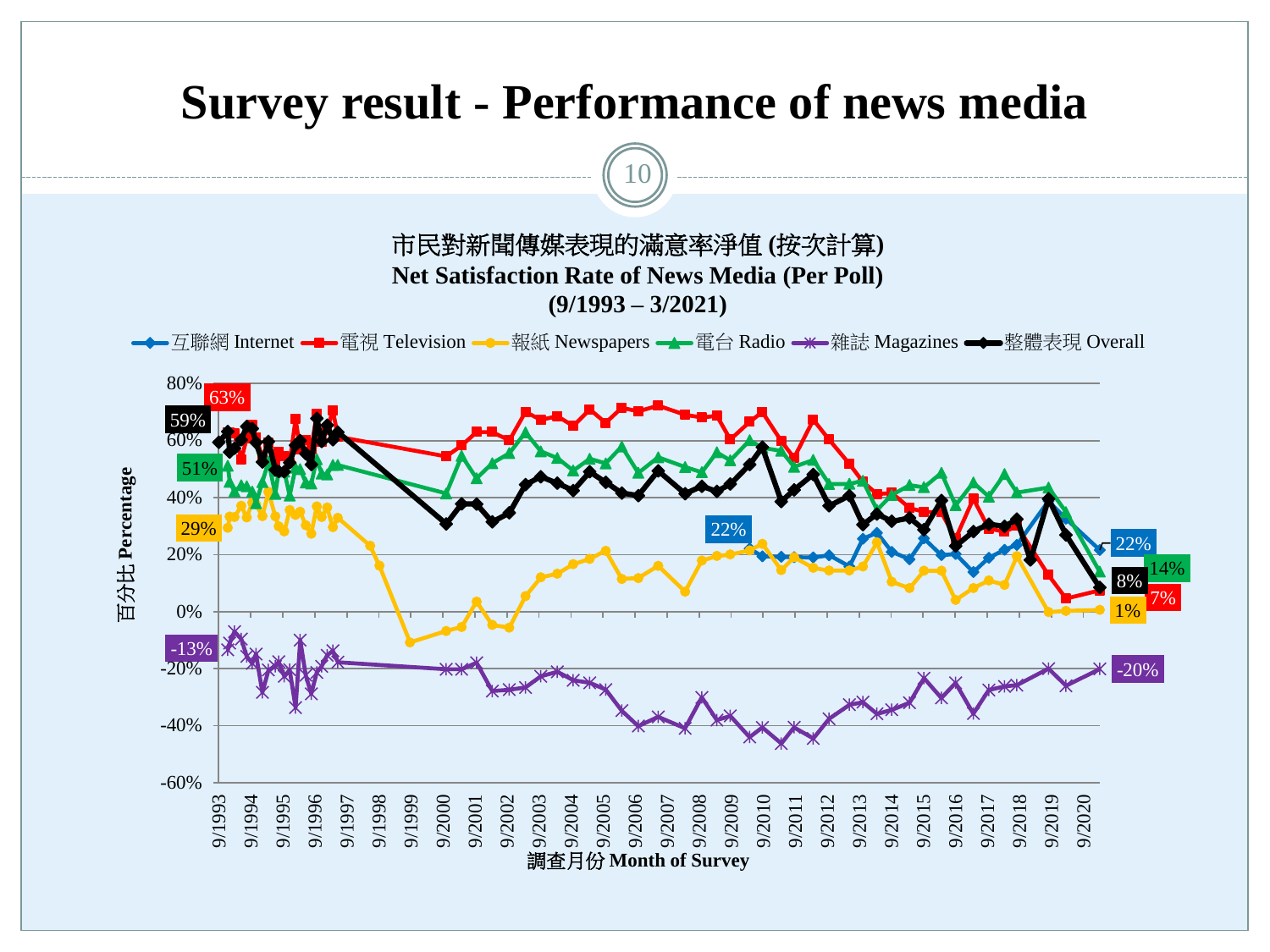# **Survey Topic**

11

- People's appraisal of the performance of news media
	- People's main source of news
	- People's most trustworthy source of news
	- Satisfaction rates of the performance of news media

## • News media and Freedom of speech

- Satisfaction rate of freedom of the press and credibility rating
- Responsibility in reporting
- **Scruples when criticizing the Central Government**
- Scruples when criticizing the HKSAR Government
- Self-censorship of news media
- Full play to the freedom of speech
- Misused / Abused the freedom of press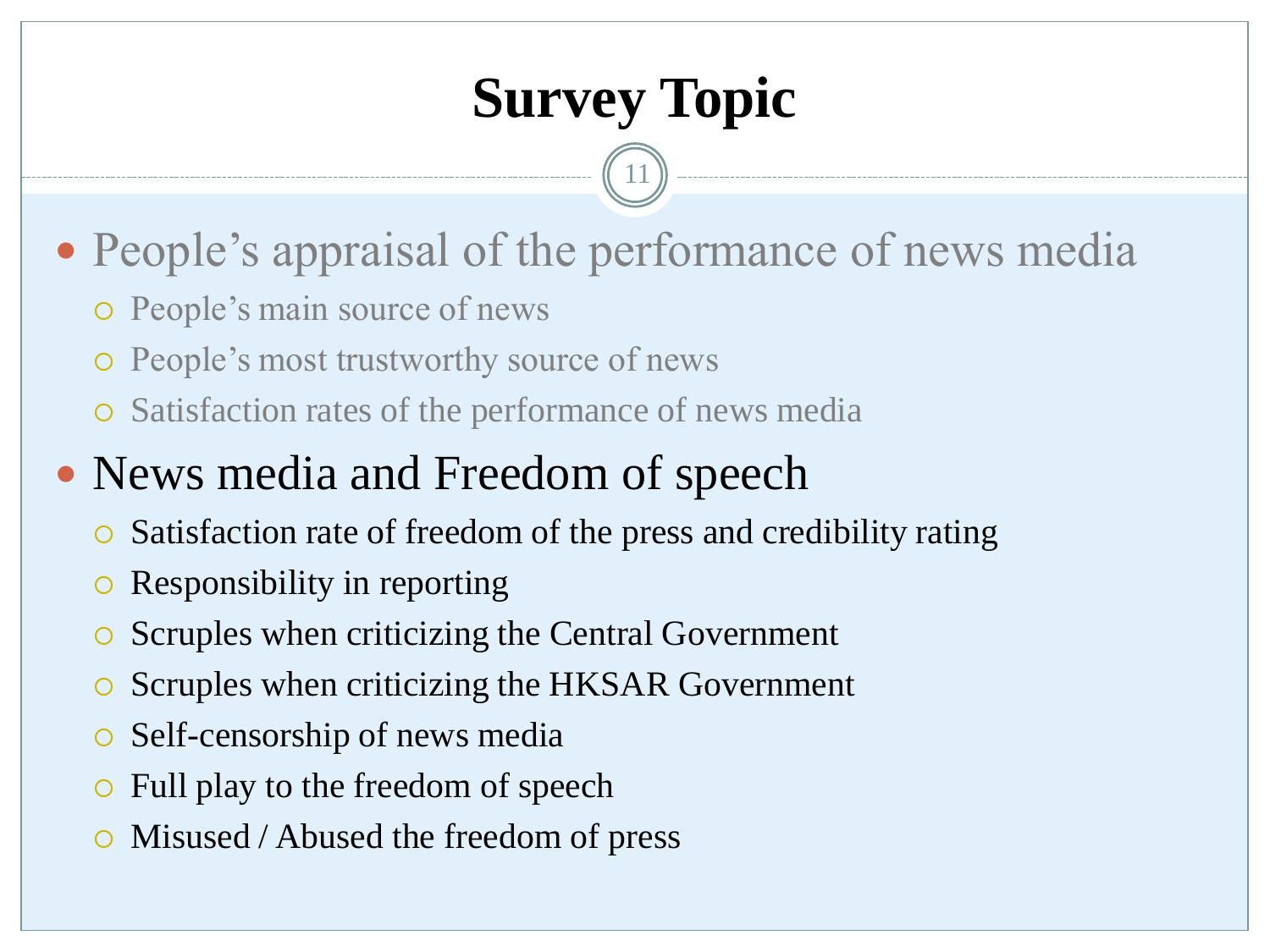12

#### **Satisfaction rate of freedom of the press and credibility rating**

|                                                 | 25/9-8/10/2020 22-25/3/2021 |        | <b>Change</b>             | <b>Record</b>                        |
|-------------------------------------------------|-----------------------------|--------|---------------------------|--------------------------------------|
| Satisfaction rate of<br>freedom of the press    | 29%                         | 35%    | $\triangle 6\% *$         | Record high since Aug. 2019          |
| Dissatisfaction rate of<br>freedom of the press | 54%                         | 48%    | $\sqrt{6\%}$ *            | Record low since Aug. 2019           |
| Net satisfaction rate                           | $-25\%$                     | $-13%$ | $\triangle 13\%$ *        | Record high since Aug. 2019          |
| Credibility rating of the local<br>news media   | 5.14                        | 5.08   | $\blacktriangledown 0.07$ | All-time record low since Sept. 1997 |

- Results also show that 35% of the respondents were satisfied with the freedom of the press in Hong Kong while 48% were dissatisfied, net satisfaction has thus recovered significantly since October last year to negative 13 percentage points.
- On a scale of 0-10, the credibility rating of the Hong Kong news media is 5.08 marks, a slight drop from last October, but registers an all-time low since record began in 1997.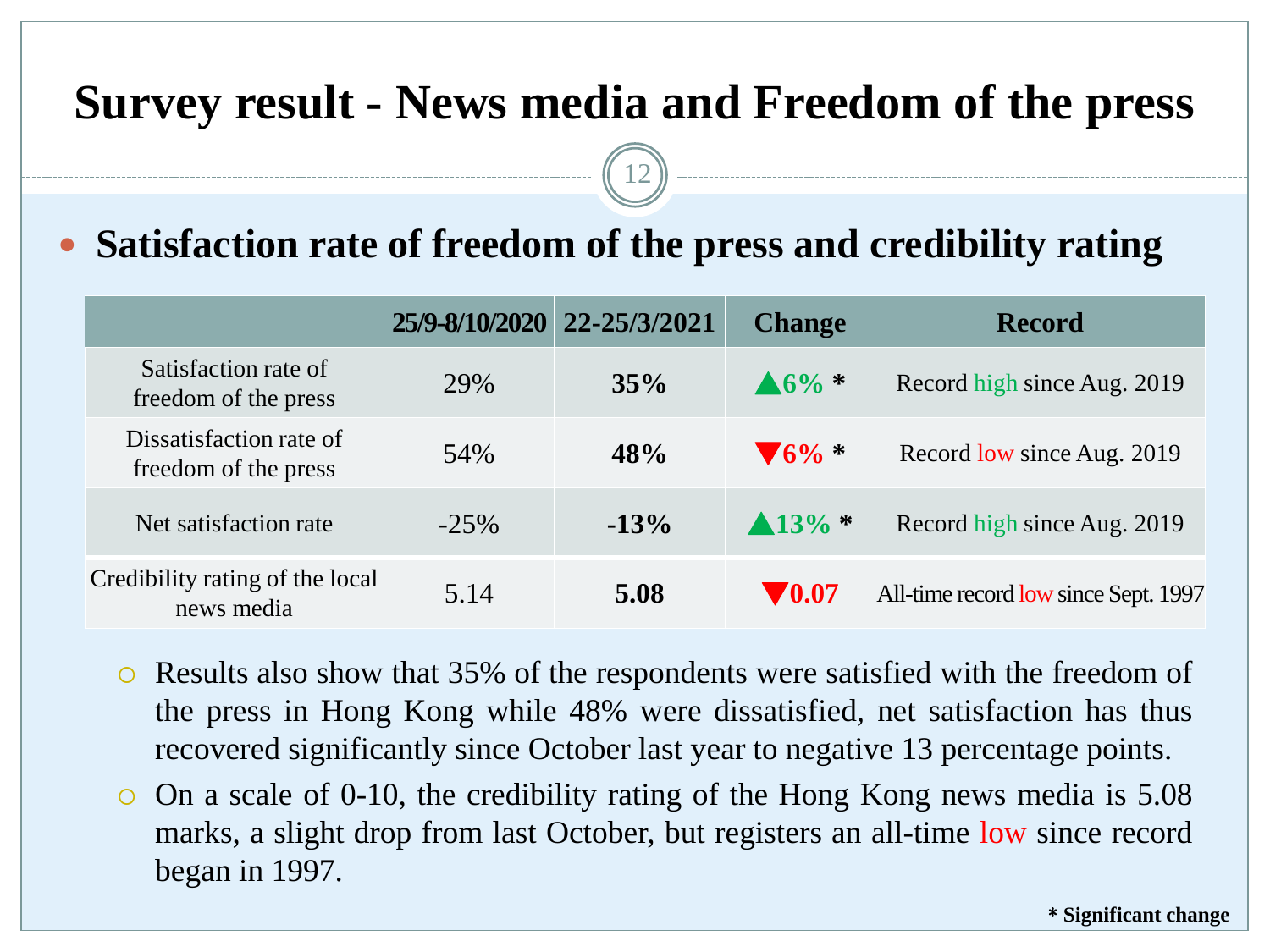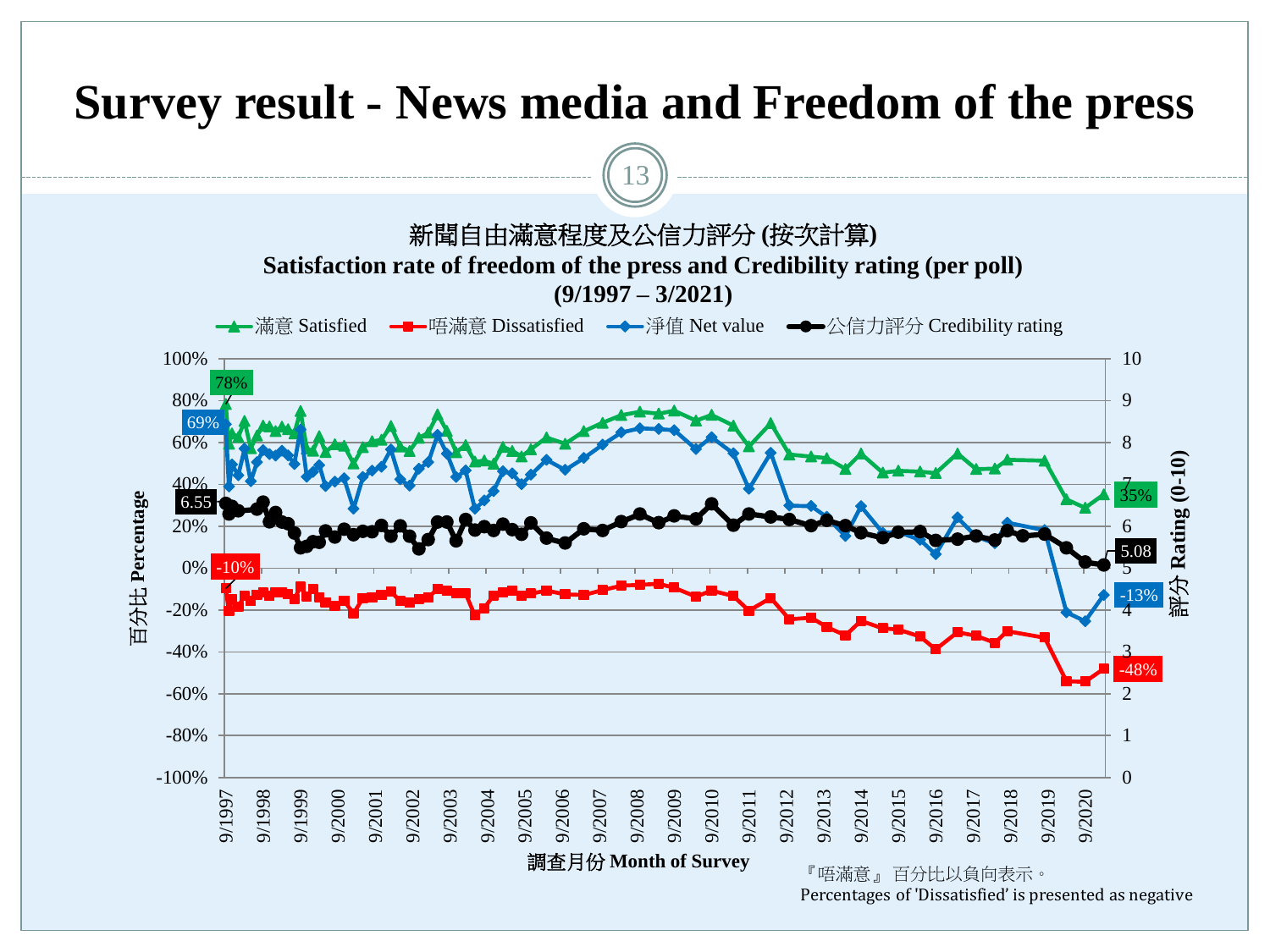14

# **People's opinions on news media in HK…**

|                                       | 25/9-8/10/2020 22-25/3/2021 |         | <b>Change</b>           | <b>Record</b>               |
|---------------------------------------|-----------------------------|---------|-------------------------|-----------------------------|
| Were responsible in their reporting   | 19%                         | 24%     | $\triangle 4\% *$       | Record high since Mar. 2020 |
| Were irresponsible in their reporting | 35%                         | $41\%$  | $\triangle 5\% *$       | Record high since Apr. 2007 |
| Net value                             | $-16\%$                     | $-17\%$ | $\blacktriangledown$ 1% | Record low since Apr. 2007  |
| Had practiced self-censorship         | 50%                         | 53%     | $\triangle 2\%$         | Record high since Mar. 2020 |
| Had not practiced self-censorship     | 30%                         | $31\%$  | $\blacktriangle$ 1%     | Record high since Mar. 2020 |
| Net value                             | 20%                         | 22%     | $\triangle 2\%$         | Record high since Mar. 2020 |

- 24% perceived the local news media to be responsible in their reporting, 41% regarded the local news media as irresponsible, giving a net value of negative 17 percentage points, registering a record low since 2007.
- In addition, 53% of the respondents thought the local news media had practiced self-censorship while 31% perceived the contrary, giving a net value of positive 22 percentage points.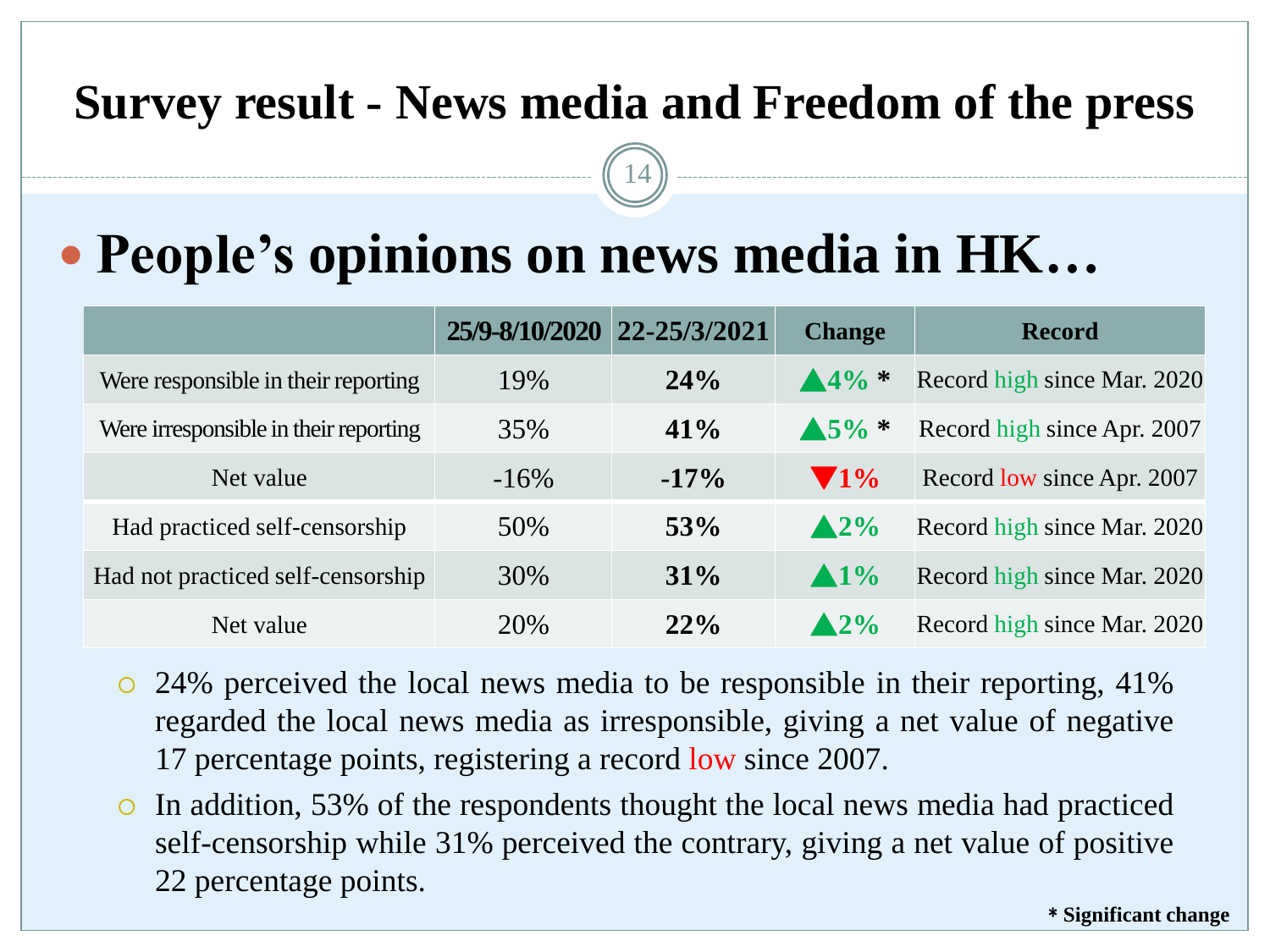15

# **People's opinions on news media in HK…**

|                                                                | 2-3/3/2020 | 22-25/3/2021 | <b>Change</b>               | <b>Record</b>                         |
|----------------------------------------------------------------|------------|--------------|-----------------------------|---------------------------------------|
| Had scruples when criticizing the<br><b>Central Government</b> | 63%        | 66%          | $\blacktriangle$ 3%         | Record high since Apr. 2018           |
| Had no scruples when criticizing<br>the Central Government     | 29%        | 24%          | $\blacktriangledown$ 4%     | Record low since Jan. 2000            |
| Net value                                                      | 34%        | 42%          | $\triangle 7\%$             | Record high since Apr. 2018           |
| Had scruples when criticizing the<br><b>HKSAR</b> Government   | 49%        | <b>58%</b>   | $\triangle 10\%$ *          | All-time record high since Sept. 1997 |
| Had no scruples when criticizing<br>the HKSAR Government       | 45%        | 34%          | $\blacktriangledown 11\%$ * | All-time record low since Sept. 1997  |
| Net value                                                      | 4%         | 24%          | $\frac{120\%}{ }$ *         | All-time record high since Sept. 1997 |

 66% thought the local news media had scruples when criticizing the Central Government, with a net value of positive 42 percentage points. 58% thought they had scruples when criticizing the HKSAR Government, net value at positive 24 percentage points, a surge of 20 percentage points since March last year and registering an all-time high since record began in 1997.

\* **Significant change**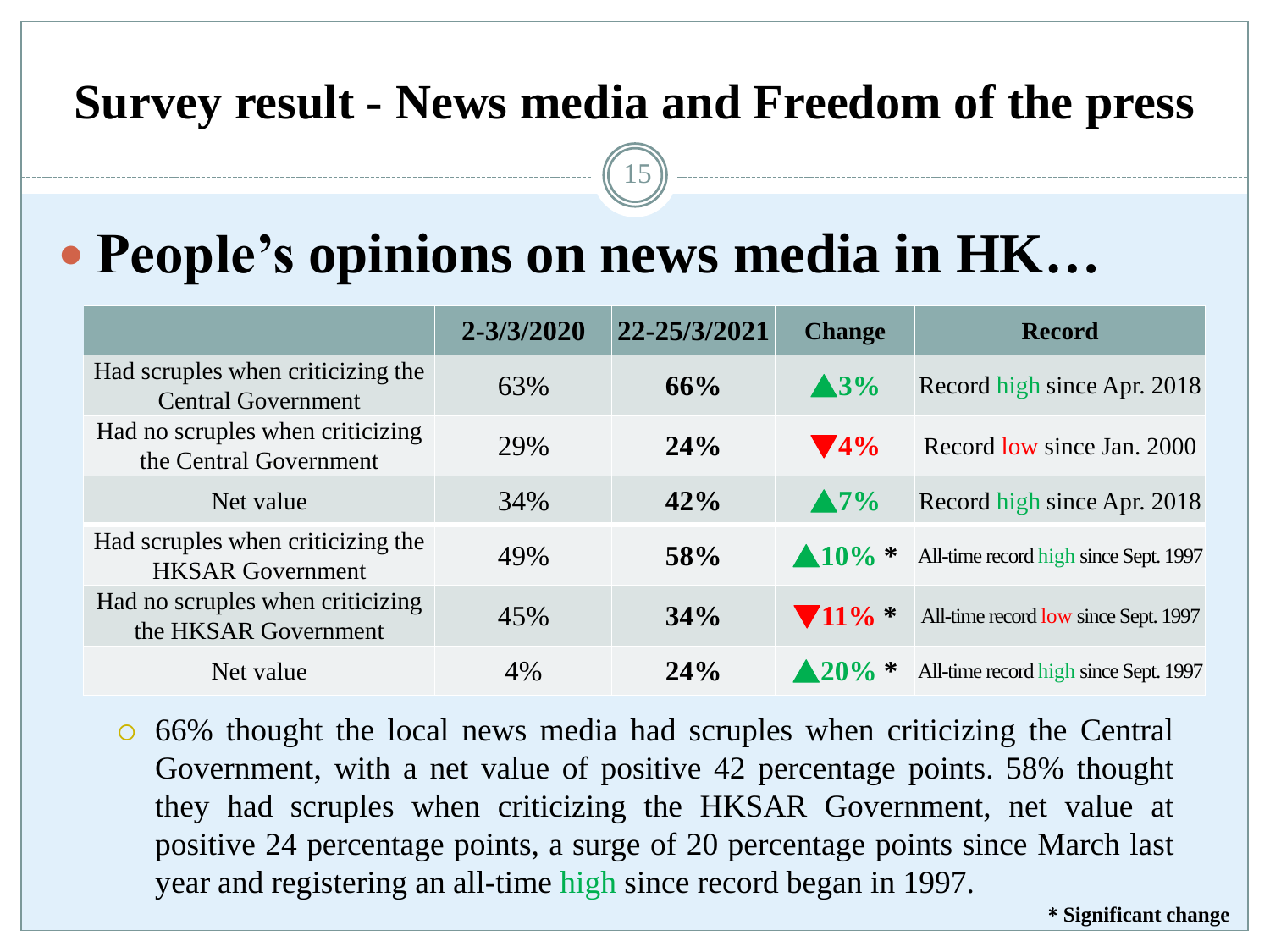16

# **People's opinions on news media in HK…**

|                                                     | $2 - 3/3/2020$ | 22-25/3/2021 | <b>Change</b>            | <b>Record</b>                         |
|-----------------------------------------------------|----------------|--------------|--------------------------|---------------------------------------|
| Had given full play<br>to the freedom of speech     | 50%            | 46%          | $\blacktriangledown$ 4%  | All-time record low since Sept. 1997  |
| Had not given full play<br>to the freedom of speech | 41%            | 45%          | $\blacktriangle$ 3%      | All-time record high since Sept. 1997 |
| Net value                                           | 9%             | $1\%$        | $\blacktriangledown$ 7%  | All-time record low since Sept. 1997  |
| Had misused/abused<br>the freedom of press          | 48%            | 47%          | $\blacktriangledown$ 1%  | Record low since Aug. 2019            |
| Had not misused/abused<br>the freedom of press      | 41%            | 39%          | $\blacktriangledown 2\%$ | Record low since Aug. 2018            |
| Net value                                           | 8%             | 8%           | $\blacktriangle$ 1%      | Record high since Aug. 2018           |

 46% believed the local news media had given full play to the freedom of speech, net value at positive 1 percentage point, an all-time low since record began in 1997. But at the same time, 47% said they had misused or abused the freedom of press, net value at positive 8 percentage points.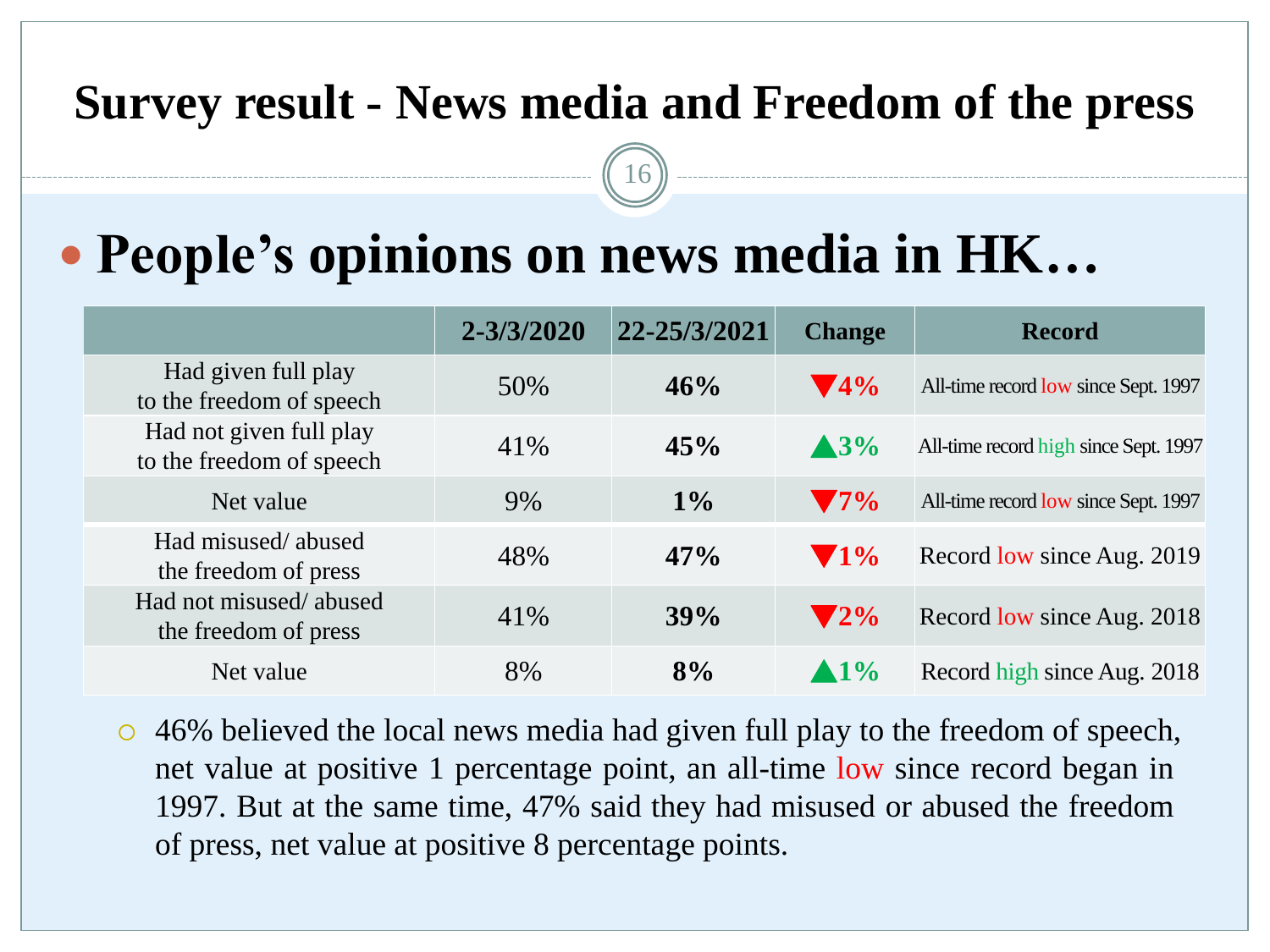### **Summary - Many items registered all-time high/low**

17

| <b>Item</b>                                              | <b>Latest results</b> | <b>Change</b>               | <b>Record</b>                         |
|----------------------------------------------------------|-----------------------|-----------------------------|---------------------------------------|
| People's main sources of news: Television                | 64%                   | $\blacktriangledown$ 2%     | All-time record low since Dec. 1993   |
| People's main sources of news: Newspapers                | 37%                   | $\blacktriangledown$ <1%    | All-time record low since Dec. 1993   |
| Net satisfaction rate of the performance of<br>radio     | 14%                   | $\blacktriangledown 21\%$ * | All-time record low since Dec. 1993   |
| Net satisfaction rate of the overall<br>performance      | 8%                    | $\blacktriangledown 18\% *$ | All-time record low since Sept. 1993  |
| Credibility rating of the local news media               | 5.08                  | $\nabla 0.07$               | All-time record low since Sept. 1997  |
| Had scruples when criticizing the HKSAR<br>Government    | 58%                   | $\triangle 10\%$ *          | All-time record high since Sept. 1997 |
| Had no scruples when criticizing the HKSAR<br>Government | 34%                   | $\blacktriangledown 11\%$ * | All-time record low since Sept. 1997  |
| Net value                                                | 24%                   | $\triangle 20\%$ *          | All-time record high since Sept. 1997 |
| Had given full play to the freedom of speech             | 46%                   | $\blacktriangledown$ 4%     | All-time record low since Sept. 1997  |
| Had not given full play to the freedom of<br>speech      | 45%                   | $\triangle 3\%$             | All-time record high since Sept. 1997 |
| Net value                                                | $1\%$                 | $\blacktriangledown$ 7%     | All-time record low since Sept. 1997  |

\* **Significant change**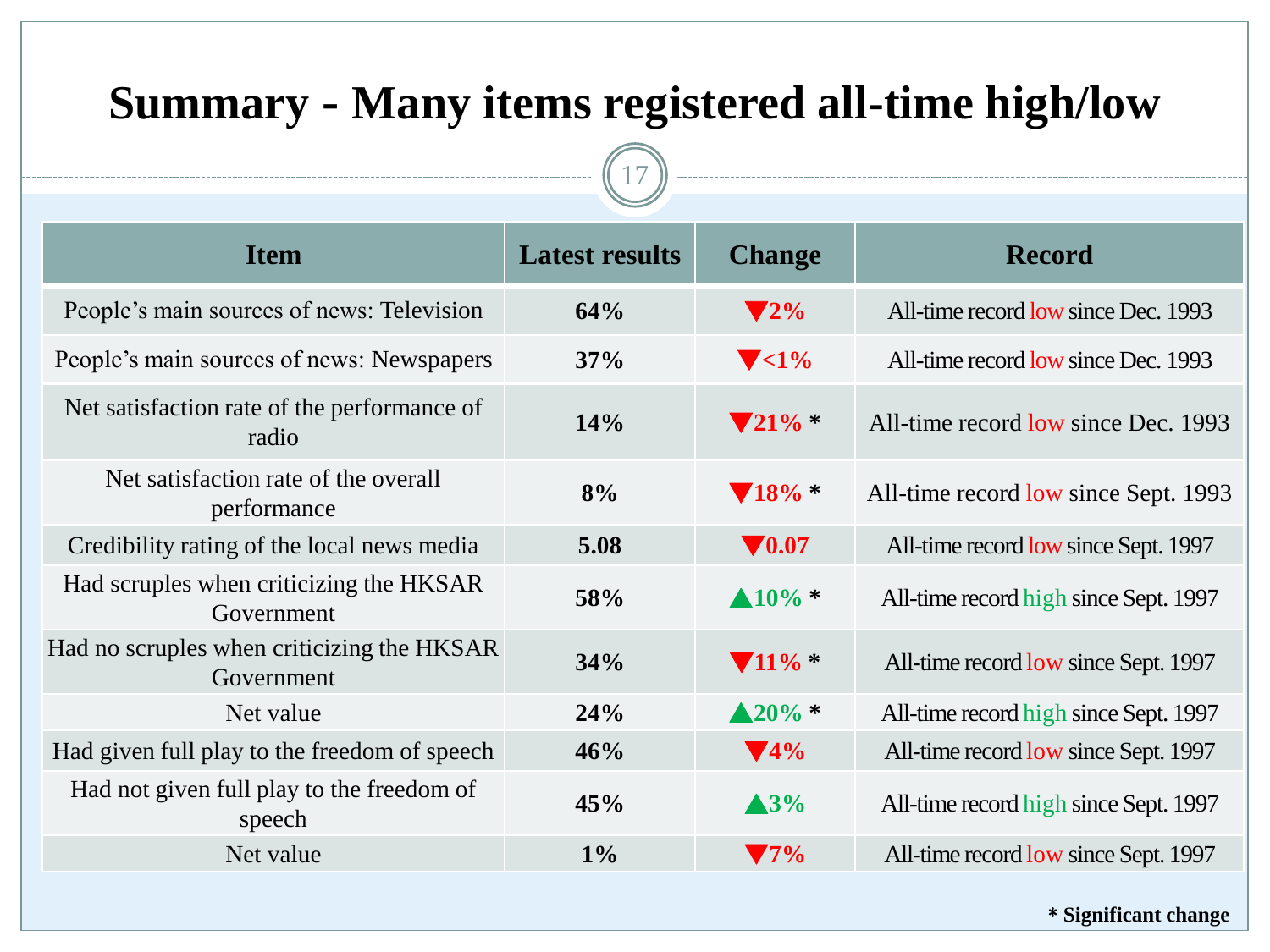

## **HONG KONG PUBLIC OPINION PROGRAM** HONG KONG PUBLIC OPINION RESEARCH INSTITUTE 香港民意研究所 之 香港民意研究計劃

疫後復聚指數 **Post-Epidemic Gathering Resumption Index (PEGRI)** 結果發佈會 **Latest Results 7/4/2021**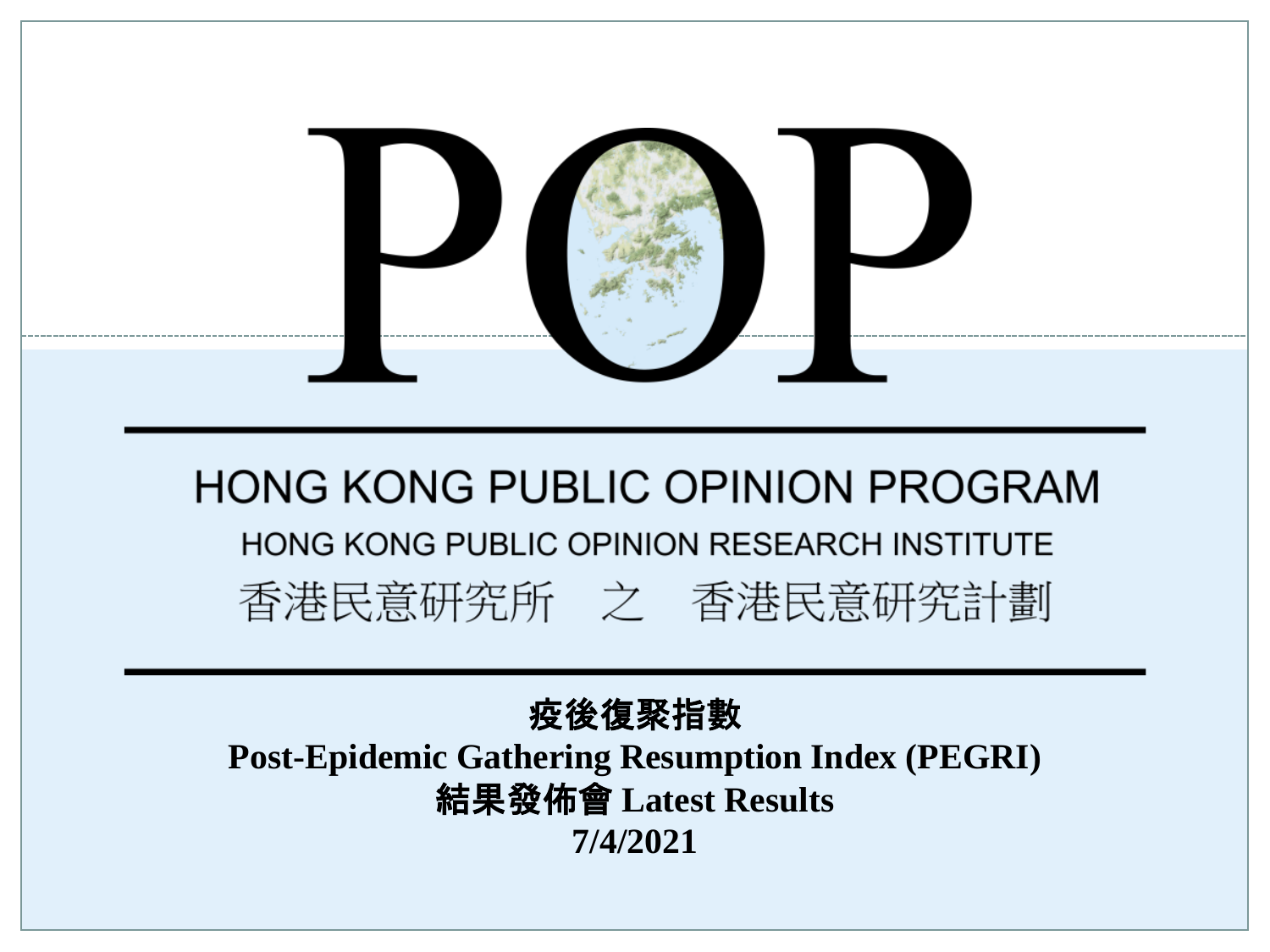| 樣本資料 - 疫後復聚指數<br><b>Contact Information - PEGRI</b> |                                                                                                                                                                                                                                                                                                                                                                                                                                                                 |  |  |  |
|-----------------------------------------------------|-----------------------------------------------------------------------------------------------------------------------------------------------------------------------------------------------------------------------------------------------------------------------------------------------------------------------------------------------------------------------------------------------------------------------------------------------------------------|--|--|--|
|                                                     | 香港民研意見群組成員 HKPOP Panel                                                                                                                                                                                                                                                                                                                                                                                                                                          |  |  |  |
| 數據參照日期 Data reference date                          | $22/3$ 15:00 - 29/3 15:00                                                                                                                                                                                                                                                                                                                                                                                                                                       |  |  |  |
| 調査方法 Survey method                                  | 以電郵接觸群組成員,並於網上完成調查 Online survey                                                                                                                                                                                                                                                                                                                                                                                                                                |  |  |  |
| 訪問對象 Target population                              | 十二歲或以上的香港市民 Hong Kong residents aged 12+                                                                                                                                                                                                                                                                                                                                                                                                                        |  |  |  |
| 總成功樣本 Total sample size                             | 6,806                                                                                                                                                                                                                                                                                                                                                                                                                                                           |  |  |  |
| 回應比率 Response rate                                  | 7.2%                                                                                                                                                                                                                                                                                                                                                                                                                                                            |  |  |  |
| 抽樣誤差 Sampling error                                 | 95%置信水平,百分比誤差+/-1%<br>Sampling error of percentages at $+/-1\%$ at 95% confidence level                                                                                                                                                                                                                                                                                                                                                                         |  |  |  |
| 加權方法 Weighting method                               | 按照1)政府統計處提供的全港人口年齡及性別分佈統計數字、各區議<br>會人口數字;2)選舉事務處提供的區議會選舉結果;3)常規調查中的<br>特首評分分佈數字,以「反覆多重加權法」作出調整。<br>The figures are rim-weighted according to 1) gender-age distribution of<br>Hong Kong population and by District Councils population figures from<br>Census and Statistics Department; 2) Voting results of District Councils<br>Election from Registration and Electoral Office; 3) rating distribution of<br>Chief Executive from regular tracking surveys. |  |  |  |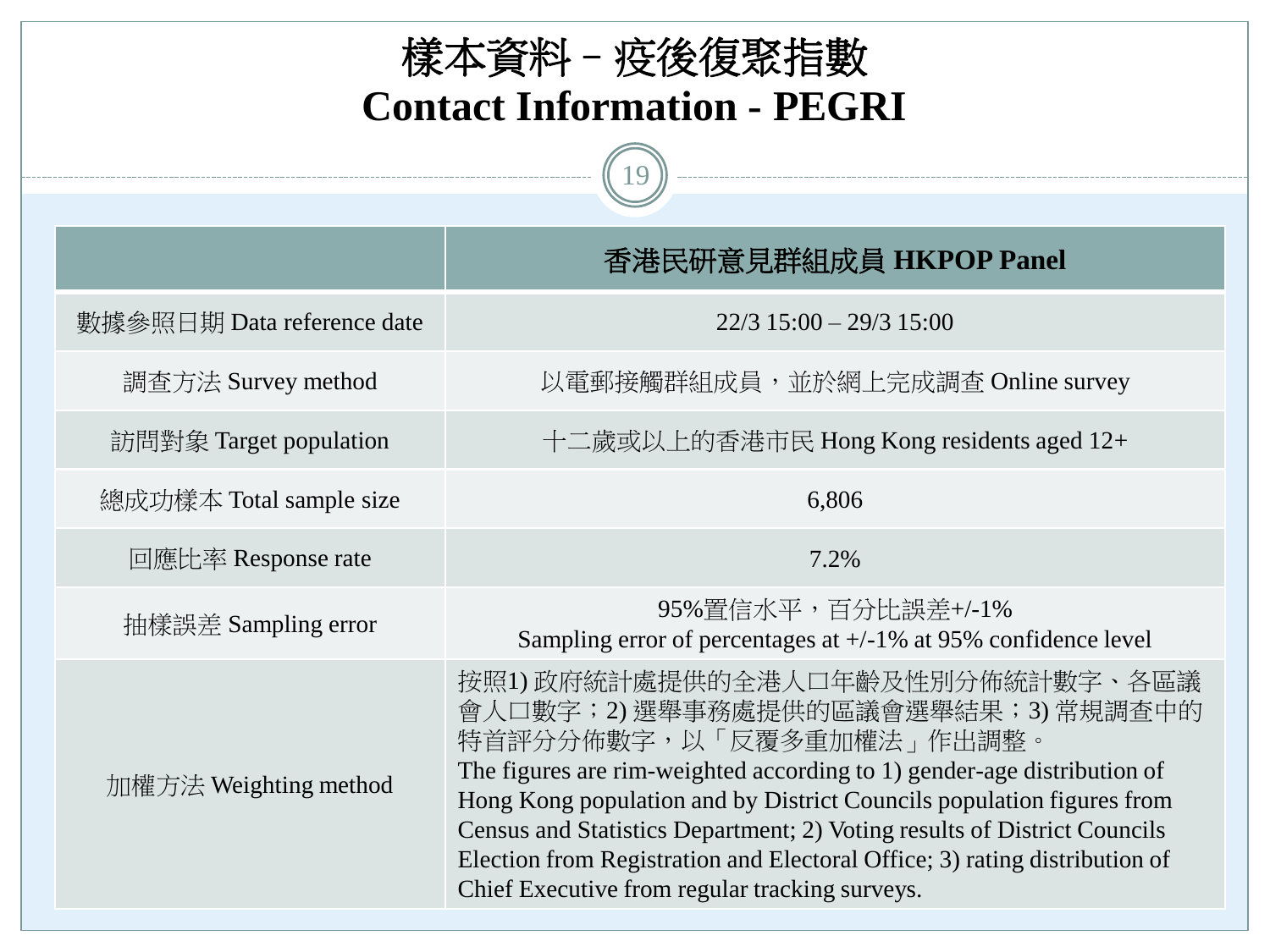# 疫後復聚指數 **PEGRI**

20

- 最新數據參照日期 **Latest data reference date: 22-29/3/2021** *(N=6,806)*
- 上次數據參照日期 **Last data reference date: 8-22/3/2021** *(N=6,210)*
- 上上次數據參照日期 **Second last data reference date: 1-8/3/2021** *(N=5,606)*

| 意見題目                                                                                                                                                                                                                 | <b>Opinion Questions</b>                                                                                                                                                                                                                                                                                                                                                                                                                                                                                                                                                                                                                                                                                       |
|----------------------------------------------------------------------------------------------------------------------------------------------------------------------------------------------------------------------|----------------------------------------------------------------------------------------------------------------------------------------------------------------------------------------------------------------------------------------------------------------------------------------------------------------------------------------------------------------------------------------------------------------------------------------------------------------------------------------------------------------------------------------------------------------------------------------------------------------------------------------------------------------------------------------------------------------|
| 你認為香港應否無條件全面撤銷「限聚令」?<br>應該無條件撤銷「限聚令」<br>不應該,應視乎疫情而定<br>不知道/很難說<br>[追問沒有選擇應該"無條件撤銷「限聚令」"者]<br>你認為每天新增確診個案數應是多少,才適合將「限<br>聚令 , 訂於2人?<br>你認為每天新增確診個案數應是多少,才適合將「限<br>聚令 , 訂於4人?<br>你認為每天新增確診個案數應是多少,才適合將「限<br>聚令 , 訂於8人? | Do you think the regulation prohibiting gatherings of more than a<br>specific number of people in public places should be completely lifted<br>unconditionally in Hong Kong?<br>Yes, the ban should be lifted unconditionally<br>No, it should depend on the epidemic situation<br>$\blacksquare$<br>Don't know / hard to say<br>п<br>[For respondents NOT answering "Yes, the ban should be lifted<br>unconditionally"]<br>How many newly confirmed cases each day should there be before it<br>would be appropriate to prohibit gatherings of more than 2 people?<br>How many newly confirmed cases each day should there be before it<br>would be appropriate to prohibit gatherings of more than 4 people? |
| 你認為每天新增確診個案數應是多少,才適合將「限<br>聚令」訂於16人?<br>請於以下欄位列舉你認為合適的 [個案數 及 限聚人數]<br>組合                                                                                                                                            | How many newly confirmed cases each day should there be before it<br>would be appropriate to prohibit gatherings of more than 8 people?<br>How many newly confirmed cases each day should there be before it<br>would be appropriate to prohibit gatherings of more than 16 people?<br>Please list combinations of [number of cases $\&$ number of people                                                                                                                                                                                                                                                                                                                                                      |
|                                                                                                                                                                                                                      | allowed in gatherings] that you think is appropriate in the field below:                                                                                                                                                                                                                                                                                                                                                                                                                                                                                                                                                                                                                                       |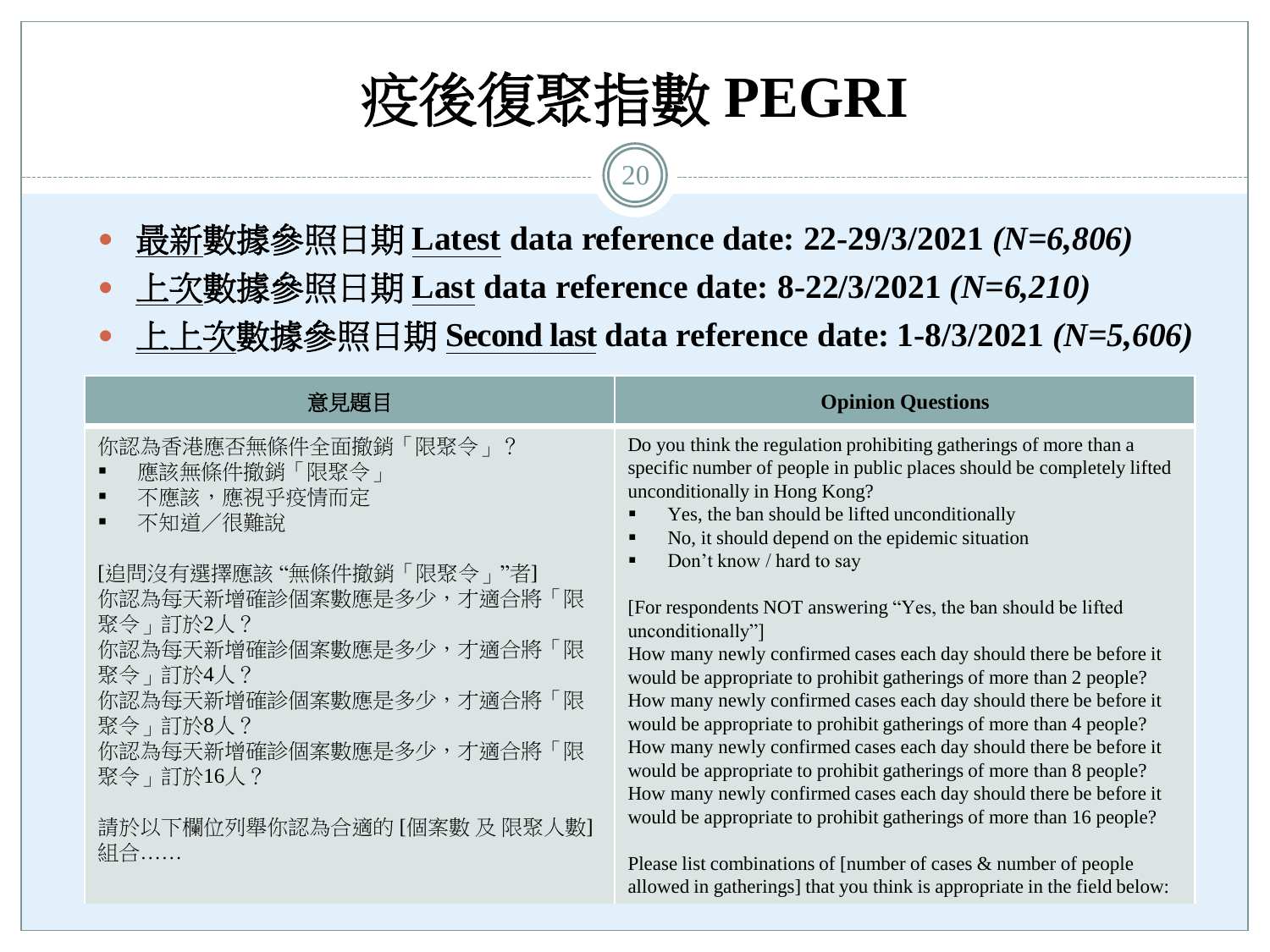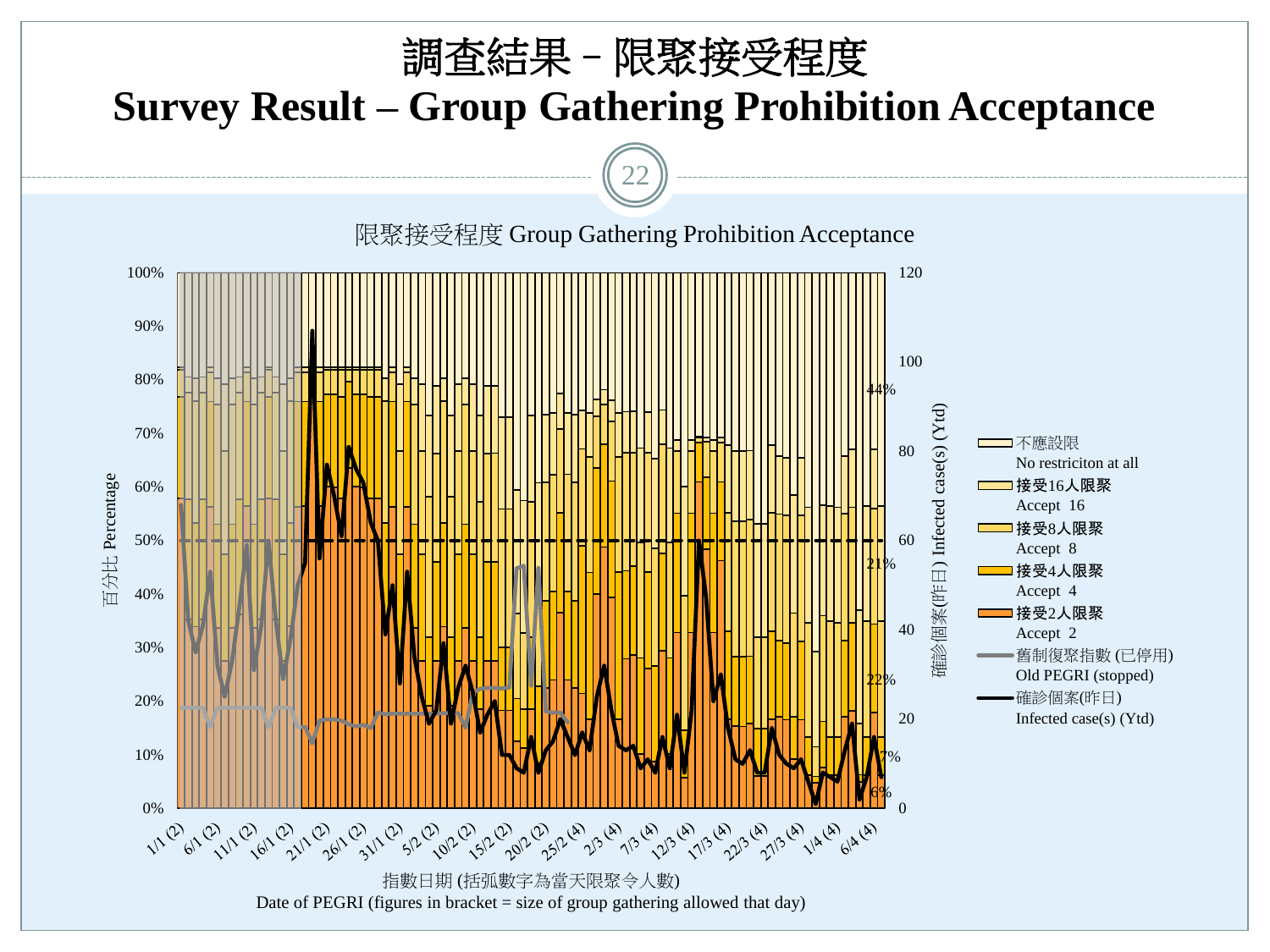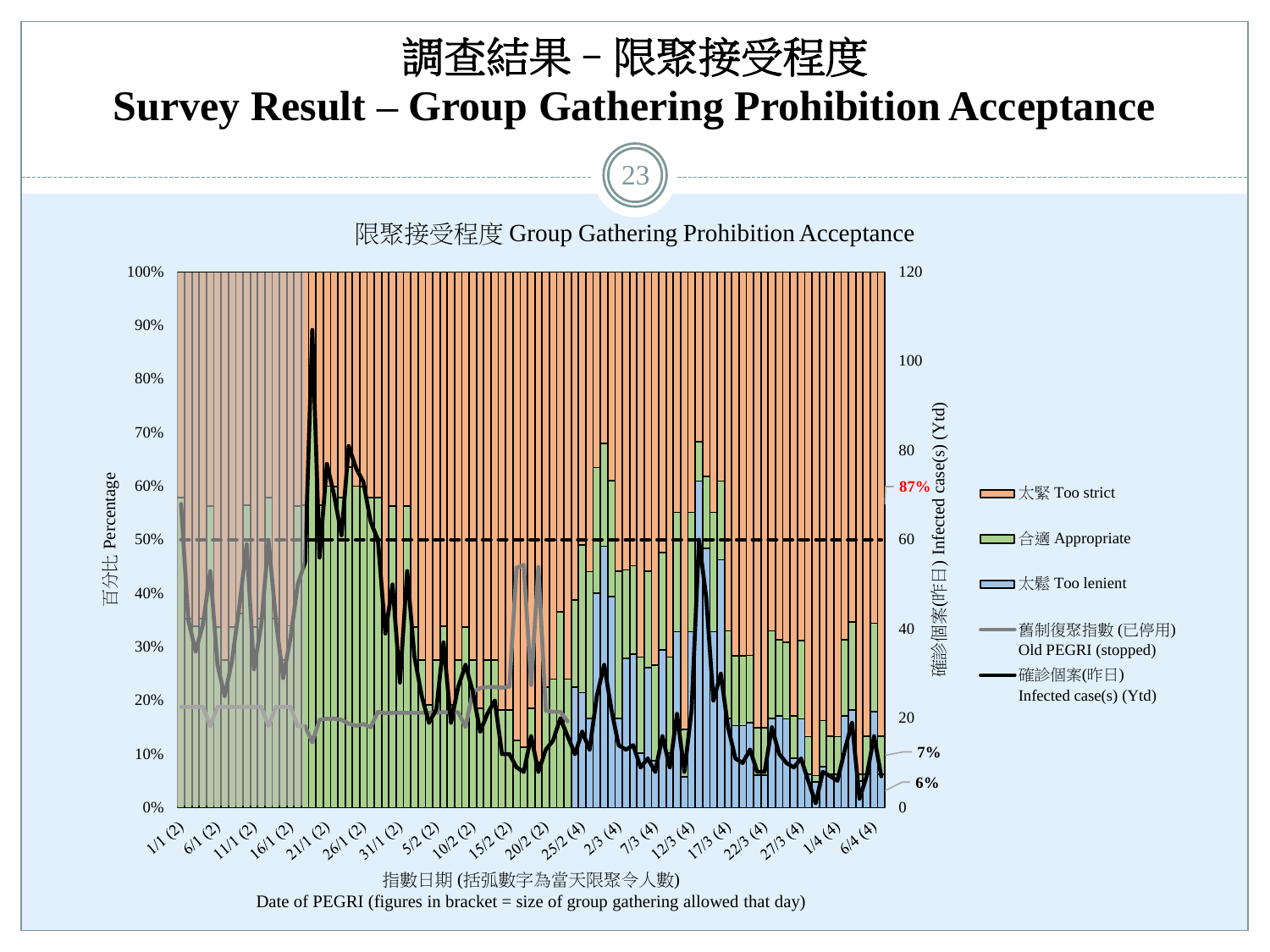